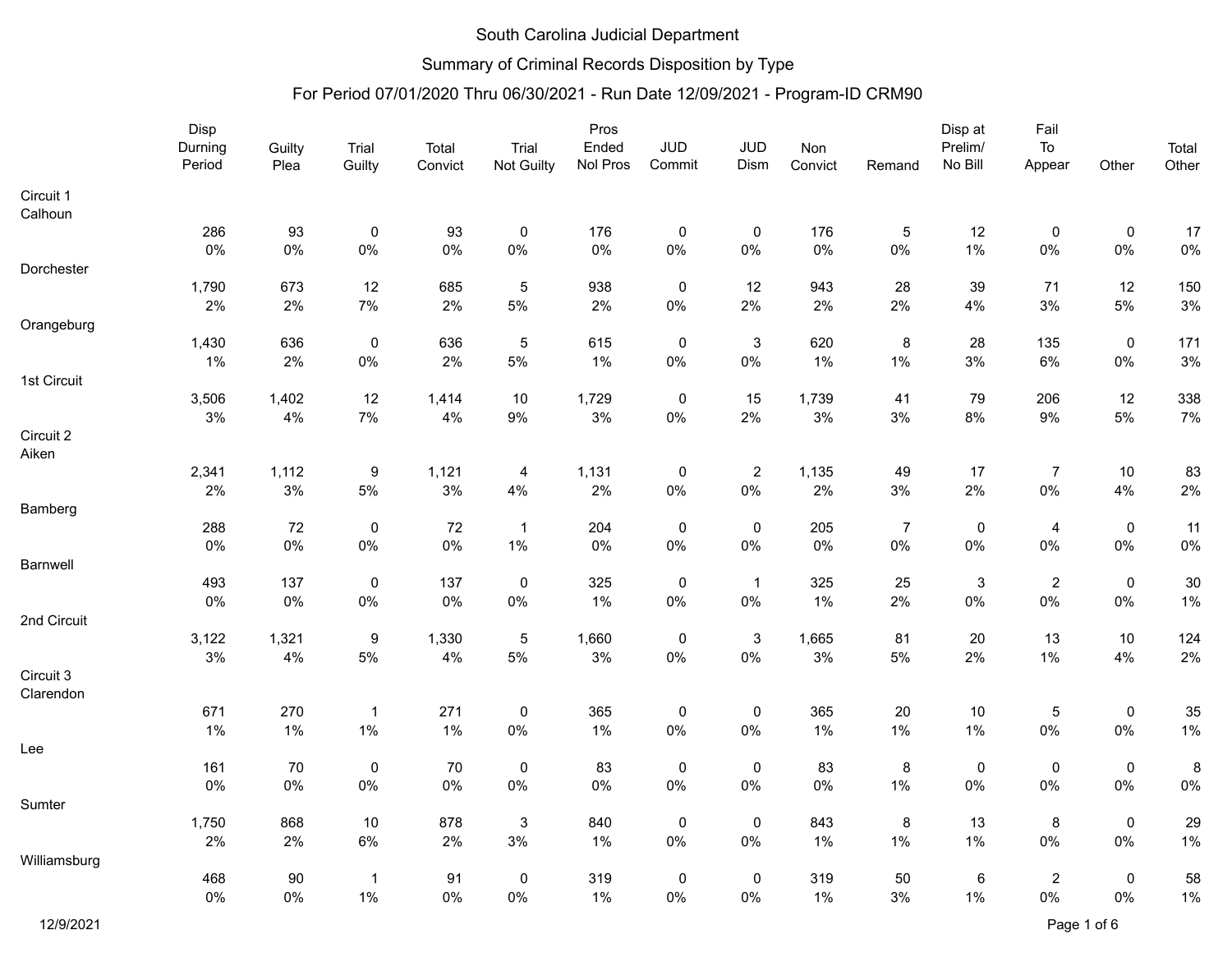## Summary of Criminal Records Disposition by Type

|                           | Disp    |        |              |         |                | Pros     |                |                  |         |         | Disp at            | Fail       |                     |       |
|---------------------------|---------|--------|--------------|---------|----------------|----------|----------------|------------------|---------|---------|--------------------|------------|---------------------|-------|
|                           | Durning | Guilty | Trial        | Total   | Trial          | Ended    | JUD            | <b>JUD</b>       | Non     | Remand  | Prelim/<br>No Bill | ${\sf To}$ |                     | Total |
|                           | Period  | Plea   | Guilty       | Convict | Not Guilty     | Nol Pros | Commit         | Dism             | Convict |         |                    | Appear     | Other               | Other |
| Circuit 3                 |         |        |              |         |                |          |                |                  |         |         |                    |            |                     |       |
| 3rd Circuit               |         |        |              |         |                |          |                |                  |         |         |                    |            |                     |       |
|                           | 3,050   | 1,298  | 12           | 1,310   | $\mathbf{3}$   | 1,607    | $\pmb{0}$      | $\pmb{0}$        | 1,610   | 86      | 29                 | 15         | $\pmb{0}$           | 130   |
|                           | 3%      | 4%     | $7\%$        | 4%      | $3\%$          | 3%       | $0\%$          | $0\%$            | 3%      | $5\%$   | 3%                 | 1%         | $0\%$               | $3\%$ |
| Circuit 4<br>Chesterfield |         |        |              |         |                |          |                |                  |         |         |                    |            |                     |       |
|                           | 939     | 264    | $\mathbf{1}$ | 265     | $\pmb{0}$      | 612      | $\mathbf 0$    | $\boldsymbol{0}$ | 612     | 46      | $\overline{4}$     | 6          | 6                   | 62    |
|                           | $1\%$   | 1%     | 1%           | 1%      | $0\%$          | 1%       | $0\%$          | $0\%$            | 1%      | 3%      | $0\%$              | $0\%$      | 2%                  | $1\%$ |
| Darlington                |         |        |              |         |                |          |                |                  |         |         |                    |            |                     |       |
|                           | 1,723   | 388    | $\sqrt{3}$   | 391     | $\overline{1}$ | 1,192    | $\mathbf 0$    | $\mathsf 0$      | 1,193   | 108     | $\mathbf 5$        | 26         | $\pmb{0}$           | 139   |
|                           | 2%      | 1%     | 2%           | 1%      | $1\%$          | 2%       | $0\%$          | $0\%$            | 2%      | 7%      | $0\%$              | 1%         | $0\%$               | $3\%$ |
| Dillon                    |         |        |              |         |                |          |                |                  |         |         |                    |            |                     |       |
|                           | 865     | 304    | $\mathsf 0$  | 304     | $\mathsf 0$    | 504      | $\mathbf 0$    | $\mathsf 0$      | 504     | 19      | $\mathsf 0$        | 38         | $\mathsf{O}\xspace$ | 57    |
|                           | $1\%$   | 1%     | $0\%$        | 1%      | $0\%$          | $1\%$    | $0\%$          | $0\%$            | 1%      | $1\%$   | $0\%$              | 2%         | $0\%$               | $1\%$ |
| Marlboro                  |         |        |              |         |                |          |                |                  |         |         |                    |            |                     |       |
|                           | 518     | 241    | $\mathbf{1}$ | 242     | $\overline{4}$ | 251      | $\pmb{0}$      | $\mathbf 0$      | 255     | $\bf 8$ | $\overline{1}$     | 12         | $\pmb{0}$           | 21    |
|                           | 1%      | 1%     | $1\%$        | 1%      | 4%             | $0\%$    | $0\%$          | $0\%$            | $0\%$   | 1%      | $0\%$              | 1%         | $0\%$               | $0\%$ |
| 4th circuit               |         |        |              |         |                |          |                |                  |         |         |                    |            |                     |       |
|                           | 4,045   | 1,197  | $\sqrt{5}$   | 1,202   | $\overline{5}$ | 2,559    | $\pmb{0}$      | $\mathbf 0$      | 2,564   | 181     | $10$               | 82         | $\,6\,$             | 279   |
|                           | 4%      | $3\%$  | $3\%$        | $3\%$   | $5\%$          | 4%       | $0\%$          | $0\%$            | $4\%$   | 11%     | 1%                 | 4%         | 2%                  | $5\%$ |
| Circuit 5                 |         |        |              |         |                |          |                |                  |         |         |                    |            |                     |       |
| Kershaw                   |         |        |              |         |                |          |                |                  |         |         |                    |            |                     |       |
|                           | 745     | 226    | $\pmb{0}$    | 226     | $\mathbf{1}$   | 452      | $\mathsf 0$    | 17               | 453     | 14      | $\mathbf{1}$       | 34         | $\pmb{0}$           | 49    |
|                           | $1\%$   | $1\%$  | $0\%$        | 1%      | $1\%$          | 1%       | $0\%$          | $3\%$            | 1%      | $1\%$   | 0%                 | 2%         | $0\%$               | 1%    |
| Richland                  |         |        |              |         |                |          |                |                  |         |         |                    |            |                     |       |
|                           | 8,094   | 2,323  | $\sqrt{5}$   | 2,328   | $\,$ 5 $\,$    | 4,786    | $\overline{0}$ | 87               | 4,791   | 69      | 204                | 615        | $\pmb{0}$           | 888   |
|                           | 8%      | 7%     | $3\%$        | 7%      | $5\%$          | 8%       | $0\%$          | 13%              | 8%      | 4%      | 20%                | 28%        | $0\%$               | 17%   |
| 5th circuit               |         |        |              |         |                |          |                |                  |         |         |                    |            |                     |       |
|                           | 8,839   | 2,549  | $\sqrt{5}$   | 2,554   | 6              | 5,238    | $\mathbf 0$    | 104              | 5,244   | 83      | 205                | 649        | $\pmb{0}$           | 937   |
|                           | $9\%$   | $7\%$  | $3\%$        | 7%      | $5\%$          | $9\%$    | $0\%$          | 16%              | $9\%$   | $5\%$   | 20%                | 29%        | $0\%$               | 18%   |
| Circuit 6                 |         |        |              |         |                |          |                |                  |         |         |                    |            |                     |       |
| Chester                   |         |        |              |         |                |          |                |                  |         |         |                    |            |                     |       |
|                           | 889     | 272    | $\sqrt{2}$   | 274     | $\mathbf 0$    | 560      | $\mathbf 0$    | 13               | 560     | 33      | $\pmb{0}$          | 9          | $\pmb{0}$           | 42    |
|                           | $1\%$   | 1%     | 1%           | 1%      | $0\%$          | 1%       | $0\%$          | 2%               | 1%      | 2%      | $0\%$              | $0\%$      | $0\%$               | $1\%$ |
| Fairfield                 |         |        |              |         |                |          |                |                  |         |         |                    |            |                     |       |
|                           | 499     | 193    | $\pmb{0}$    | 193     | $\overline{c}$ | 223      | $\mathbf 0$    | $\mathbf 5$      | 225     | 14      | $20\,$             | 42         | $\pmb{0}$           | 76    |
|                           | $0\%$   | 1%     | $0\%$        | 1%      | 2%             | $0\%$    | $0\%$          | 1%               | $0\%$   | $1\%$   | 2%                 | 2%         | $0\%$               | $1\%$ |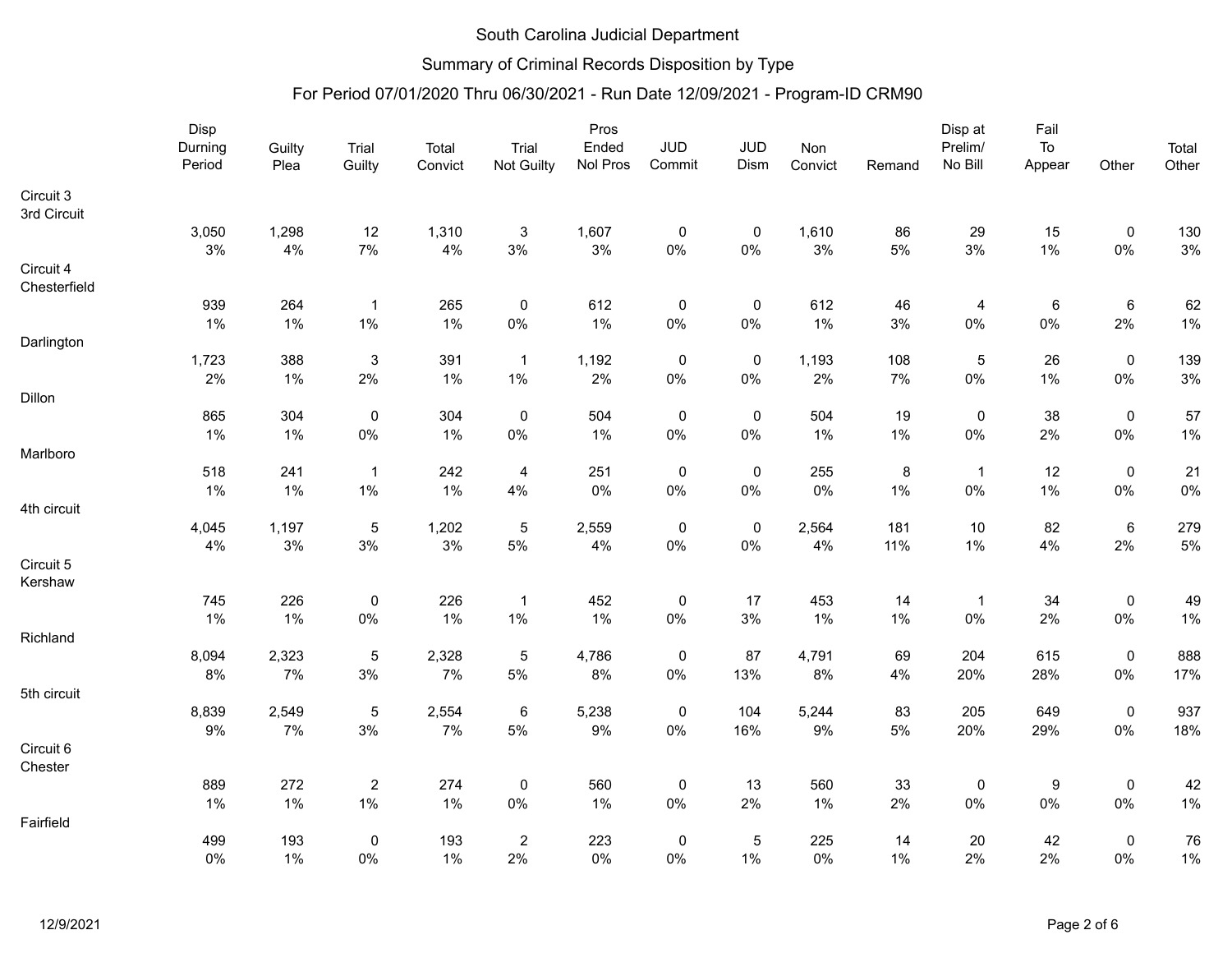## Summary of Criminal Records Disposition by Type

|                        | Disp    |        |                |         |                           | Pros     |                |                |         | Disp at          | Fail           |             |                           |        |
|------------------------|---------|--------|----------------|---------|---------------------------|----------|----------------|----------------|---------|------------------|----------------|-------------|---------------------------|--------|
|                        | Durning | Guilty | Trial          | Total   | Trial                     | Ended    | JUD            | <b>JUD</b>     | Non     |                  | Prelim/        | ${\sf To}$  |                           | Total  |
|                        | Period  | Plea   | Guilty         | Convict | Not Guilty                | Nol Pros | Commit         | Dism           | Convict | Remand           | No Bill        | Appear      | Other                     | Other  |
| Circuit 6              |         |        |                |         |                           |          |                |                |         |                  |                |             |                           |        |
| Lancaster              |         |        |                |         |                           |          |                |                |         |                  |                |             |                           |        |
|                        | 1,909   | 583    | $\,6\,$        | 589     | $\ensuremath{\mathsf{3}}$ | 1,173    | $\mathbf 0$    | $\overline{c}$ | 1,176   | 49               | $\overline{1}$ | 92          | 0                         | 142    |
|                        | 2%      | $2\%$  | $3\%$          | 2%      | $3\%$                     | $2\%$    | $0\%$          | $0\%$          | 2%      | $3%$             | 0%             | 4%          | $0\%$                     | $3\%$  |
| 6th circuit            |         |        |                |         |                           |          |                |                |         |                  |                |             |                           |        |
|                        | 3,297   | 1,048  | $\bf 8$        | 1,056   | $\sqrt{5}$                | 1,956    | $\mathbf 0$    | 20             | 1,961   | 96               | 21             | 143         | $\pmb{0}$                 | 260    |
|                        | 3%      | $3%$   | 5%             | 3%      | $5\%$                     | 3%       | $0\%$          | 3%             | 3%      | $6\%$            | 2%             | 6%          | $0\%$                     | 5%     |
| Circuit 7              |         |        |                |         |                           |          |                |                |         |                  |                |             |                           |        |
| Cherokee               |         |        |                |         |                           |          |                |                |         |                  |                |             |                           |        |
|                        | 1,603   | 896    | $\overline{7}$ | 903     | $\mathbf{1}$              | 645      | $\mathbf 0$    | 20             | 646     | 15               | $\bf 8$        | 11          | $\pmb{0}$                 | 34     |
|                        | 2%      | $3%$   | 4%             | $3%$    | $1\%$                     | 1%       | $0\%$          | 3%             | 1%      | $1\%$            | 1%             | 0%          | $0\%$                     | $1\%$  |
| Spartanburg            |         |        |                |         |                           |          |                |                |         |                  |                |             |                           |        |
|                        | 6,226   | 3,586  | 16             | 3,602   | $\overline{2}$            | 2,320    | $\overline{0}$ | $\,6\,$        | 2,322   | 78               | 28             | 117         | 73                        | 296    |
|                        | 6%      | 10%    | 9%             | 10%     | 2%                        | 4%       | $0\%$          | 1%             | 4%      | $5\%$            | $3%$           | 5%          | 29%                       | $6\%$  |
| 7th circuit            |         |        |                |         |                           |          |                |                |         |                  |                |             |                           |        |
|                        | 7,829   | 4,482  | 23             | 4,505   | $\ensuremath{\mathsf{3}}$ | 2,965    | $\pmb{0}$      | 26             | 2,968   | 93               | 36             | 128         | 73                        | 330    |
|                        | $8\%$   | 13%    | 13%            | 13%     | 3%                        | $5\%$    | $0\%$          | 4%             | 5%      | $6\%$            | 3%             | $6\%$       | 29%                       | 6%     |
| Circuit 8<br>Abbeville |         |        |                |         |                           |          |                |                |         |                  |                |             |                           |        |
|                        | 928     | 349    | $\pmb{0}$      | 349     | $\mathbf 0$               | 553      | $\overline{0}$ | $\sqrt{3}$     | 553     | $\boldsymbol{2}$ | 10             | 11          | $\pmb{0}$                 | 23     |
|                        | 1%      | 1%     | $0\%$          | 1%      | $0\%$                     | 1%       | $0\%$          | 0%             | 1%      | $0\%$            | 1%             | 0%          | $0\%$                     | $0\%$  |
| Greenwood              |         |        |                |         |                           |          |                |                |         |                  |                |             |                           |        |
|                        | 3,472   | 1,133  | $\mathbf{3}$   | 1,136   | 8                         | 2,301    | $\overline{0}$ | $\overline{1}$ | 2,309   | $\boldsymbol{9}$ | $\mathbf 0$    | 16          | $\mathbf{1}$              | 26     |
|                        | $3\%$   | $3%$   | $2\%$          | $3%$    | 7%                        | 4%       | $0\%$          | $0\%$          | 4%      | $1\%$            | $0\%$          | 1%          | $0\%$                     | $1\%$  |
| Laurens                |         |        |                |         |                           |          |                |                |         |                  |                |             |                           |        |
|                        | 1,465   | 397    | $\mathbf{3}$   | 400     | $\overline{4}$            | 982      | $\overline{0}$ | $\,6\,$        | 986     | 14               | 50             | $\,6\,$     | $\ensuremath{\mathsf{3}}$ | 73     |
|                        | $1\%$   | 1%     | 2%             | 1%      | 4%                        | 2%       | $0\%$          | 1%             | 2%      | $1\%$            | 5%             | $0\%$       | $1\%$                     | $1\%$  |
| Newberry               |         |        |                |         |                           |          |                |                |         |                  |                |             |                           |        |
|                        | 888     | 325    | $\overline{5}$ | 330     | $\overline{2}$            | 515      | $\mathbf 0$    | $\sqrt{5}$     | 517     | 35               | $\overline{1}$ | $\mathsf 0$ | $\pmb{0}$                 | $36\,$ |
|                        | $1\%$   | 1%     | $3%$           | 1%      | 2%                        | 1%       | $0\%$          | 1%             | 1%      | 2%               | $0\%$          | 0%          | $0\%$                     | $1\%$  |
| 8th circuit            |         |        |                |         |                           |          |                |                |         |                  |                |             |                           |        |
|                        | 6,753   | 2,204  | 11             | 2,215   | 14                        | 4,351    | $\overline{0}$ | 15             | 4,365   | 60               | 61             | 33          | $\overline{a}$            | 158    |
|                        | 7%      | $6\%$  | $6\%$          | $6\%$   | 13%                       | $7\%$    | $0\%$          | 2%             | $7\%$   | 4%               | 6%             | 1%          | 2%                        | $3\%$  |
| Circuit 9              |         |        |                |         |                           |          |                |                |         |                  |                |             |                           |        |
| Berkeley               |         |        |                |         |                           |          |                |                |         |                  |                |             |                           |        |
|                        | 2,840   | 940    | $\mathbf 0$    | 940     | 8                         | 1,705    | $\mathbf 0$    | 116            | 1,713   | 28               | 12             | 8           | 23                        | 71     |
|                        | 3%      | 3%     | $0\%$          | 3%      | 7%                        | 3%       | $0\%$          | 17%            | 3%      | 2%               | 1%             | 0%          | 9%                        | $1\%$  |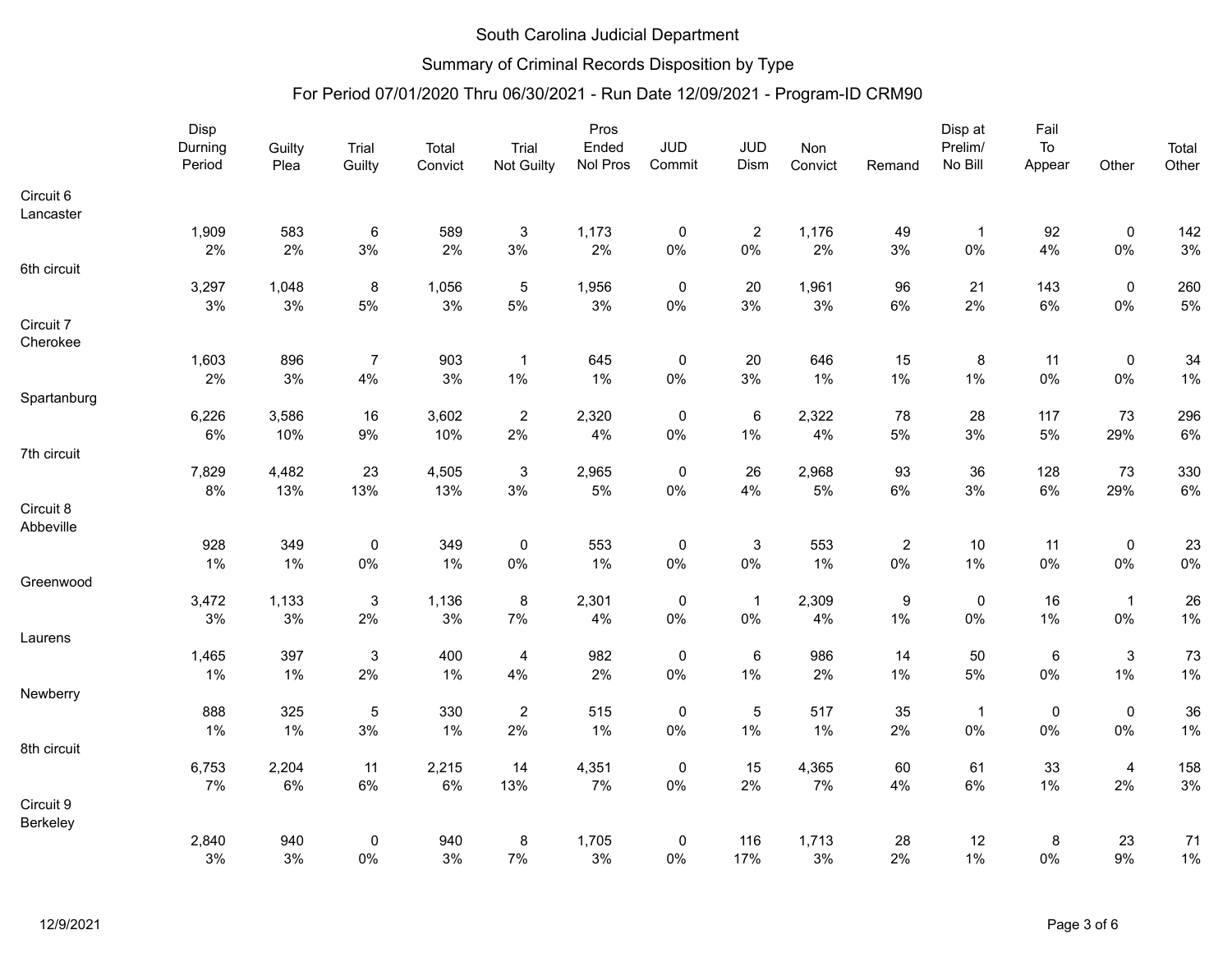## Summary of Criminal Records Disposition by Type

|              | Disp    |        |                           |         | Pros                |          |             |                           |         |              | Disp at            | Fail           |             |       |
|--------------|---------|--------|---------------------------|---------|---------------------|----------|-------------|---------------------------|---------|--------------|--------------------|----------------|-------------|-------|
|              | Durning | Guilty | Trial                     | Total   | Trial<br>Not Guilty | Ended    | <b>JUD</b>  | <b>JUD</b>                | Non     |              | Prelim/<br>No Bill | To             |             | Total |
|              | Period  | Plea   | Guilty                    | Convict |                     | Nol Pros | Commit      | Dism                      | Convict | Remand       |                    | Appear         | Other       | Other |
| Circuit 9    |         |        |                           |         |                     |          |             |                           |         |              |                    |                |             |       |
| Charleston   |         |        |                           |         |                     |          |             |                           |         |              |                    |                |             |       |
|              | 5,786   | 2,247  | $\pmb{0}$                 | 2,247   | $\overline{1}$      | 3,149    | $\mathbf 0$ | 149                       | 3,150   | 48           | 120                | $\mathbf 5$    | 67          | 240   |
|              | 6%      | 6%     | $0\%$                     | 6%      | $1\%$               | 5%       | 0%          | 22%                       | 5%      | 3%           | 12%                | $0\%$          | 26%         | $5\%$ |
| 9th circuit  |         |        |                           |         |                     |          |             |                           |         |              |                    |                |             |       |
|              | 8,626   | 3,187  | $\mathbf 0$               | 3,187   | $\boldsymbol{9}$    | 4,854    | $\pmb{0}$   | 265                       | 4,863   | 76           | 132                | 13             | 90          | 311   |
|              | 9%      | $9\%$  | $0\%$                     | $9\%$   | $8\%$               | 8%       | $0\%$       | 40%                       | 8%      | 5%           | 13%                | 1%             | 35%         | $6\%$ |
| Circuit 10   |         |        |                           |         |                     |          |             |                           |         |              |                    |                |             |       |
| Anderson     |         |        |                           |         |                     |          |             |                           |         |              |                    |                |             |       |
|              | 4,200   | 436    | $\pmb{0}$                 | 436     | $\sqrt{3}$          | 3,609    | $\pmb{0}$   | 27                        | 3,612   | 55           | 55                 | $\overline{1}$ | 14          | 125   |
|              | 4%      | 1%     | $0\%$                     | $1\%$   | $3%$                | 6%       | 0%          | 4%                        | $6\%$   | $3%$         | $5\%$              | $0\%$          | 5%          | $2\%$ |
| Oconee       |         |        |                           |         |                     |          |             |                           |         |              |                    |                |             |       |
|              | 1,832   | 647    | $\sqrt{3}$                | 650     | $\bf 8$             | 1,075    | $\pmb{0}$   | 30                        | 1,083   | 20           | $\sqrt{3}$         | 34             | 12          | 69    |
|              | 2%      | 2%     | 2%                        | 2%      | 7%                  | 2%       | 0%          | 5%                        | 2%      | $1\%$        | 0%                 | 2%             | 5%          | $1\%$ |
| 10th circuit |         |        |                           |         |                     |          |             |                           |         |              |                    |                |             |       |
|              | 6,032   | 1,083  | $\ensuremath{\mathsf{3}}$ | 1,086   | 11                  | 4,684    | $\pmb{0}$   | 57                        | 4,695   | 75           | 58                 | 35             | 26          | 194   |
|              | 6%      | 3%     | 2%                        | 3%      | 10%                 | 8%       | $0\%$       | $9\%$                     | 8%      | $5\%$        | $6\%$              | 2%             | 10%         | $4\%$ |
| Circuit 11   |         |        |                           |         |                     |          |             |                           |         |              |                    |                |             |       |
| Edgefield    |         |        |                           |         |                     |          |             |                           |         |              |                    |                |             |       |
|              | 520     | 215    | $\pmb{0}$                 | 215     | $\mathbf 0$         | 261      | $\pmb{0}$   | $\pmb{0}$                 | 261     | $\mathbf{3}$ | 29                 | 12             | $\pmb{0}$   | 44    |
|              | 1%      | 1%     | $0\%$                     | $1\%$   | $0\%$               | 0%       | 0%          | $0\%$                     | $0\%$   | $0\%$        | 3%                 | 1%             | 0%          | $1\%$ |
| Lexington    |         |        |                           |         |                     |          |             |                           |         |              |                    |                |             |       |
|              | 4,511   | 1,636  | 29                        | 1,665   | $\overline{2}$      | 2,412    | $\pmb{0}$   | $\pmb{0}$                 | 2,414   | 57           | 44                 | 331            | $\mathsf 0$ | 432   |
|              | $5\%$   | $5\%$  | 16%                       | $5\%$   | $2\%$               | $4\%$    | 0%          | $0\%$                     | 4%      | $4\%$        | 4%                 | 15%            | $0\%$       | $8\%$ |
| McCormick    |         |        |                           |         |                     |          |             |                           |         |              |                    |                |             |       |
|              | 256     | 70     | $\pmb{0}$                 | 70      | $\mathbf 0$         | 159      | $\pmb{0}$   | $\ensuremath{\mathsf{3}}$ | 159     | $\pmb{0}$    | 11                 | 13             | $\mathsf 0$ | 24    |
|              | $0\%$   | $0\%$  | $0\%$                     | $0\%$   | $0\%$               | $0\%$    | 0%          | $0\%$                     | $0\%$   | $0\%$        | 1%                 | 1%             | $0\%$       | $0\%$ |
| Saluda       |         |        |                           |         |                     |          |             |                           |         |              |                    |                |             |       |
|              | 401     | 154    | $\pmb{0}$                 | 154     | $\mathbf 0$         | 216      | $\mathsf 0$ | $\overline{2}$            | 216     | $\,6\,$      | 10                 | 13             | $\mathsf 0$ | 29    |
|              | 0%      | $0\%$  | $0\%$                     | $0\%$   | $0\%$               | $0\%$    | 0%          | $0\%$                     | 0%      | $0\%$        | 1%                 | 1%             | $0\%$       | $1\%$ |
| 11th circuit |         |        |                           |         |                     |          |             |                           |         |              |                    |                |             |       |
|              | 5,688   | 2,075  | 29                        | 2,104   | $\sqrt{2}$          | 3,048    | $\mathbf 0$ | $\sqrt{5}$                | 3,050   | 66           | 94                 | 369            | $\pmb{0}$   | 529   |
|              | $6\%$   | $6\%$  | 16%                       | $6\%$   | 2%                  | $5\%$    | $0\%$       | 1%                        | 5%      | 4%           | $9\%$              | 17%            | $0\%$       | 10%   |
| Circuit 12   |         |        |                           |         |                     |          |             |                           |         |              |                    |                |             |       |
| Florence     |         |        |                           |         |                     |          |             |                           |         |              |                    |                |             |       |
|              | 2,171   | 735    | 9                         | 744     | $\overline{2}$      | 1,295    | $\mathbf 0$ | $\pmb{0}$                 | 1,297   | 73           | 6                  | 43             | 8           | 130   |
|              | $2\%$   | 2%     | 5%                        | 2%      | 2%                  | 2%       | $0\%$       | $0\%$                     | 2%      | $5\%$        | 1%                 | 2%             | $3\%$       | $3\%$ |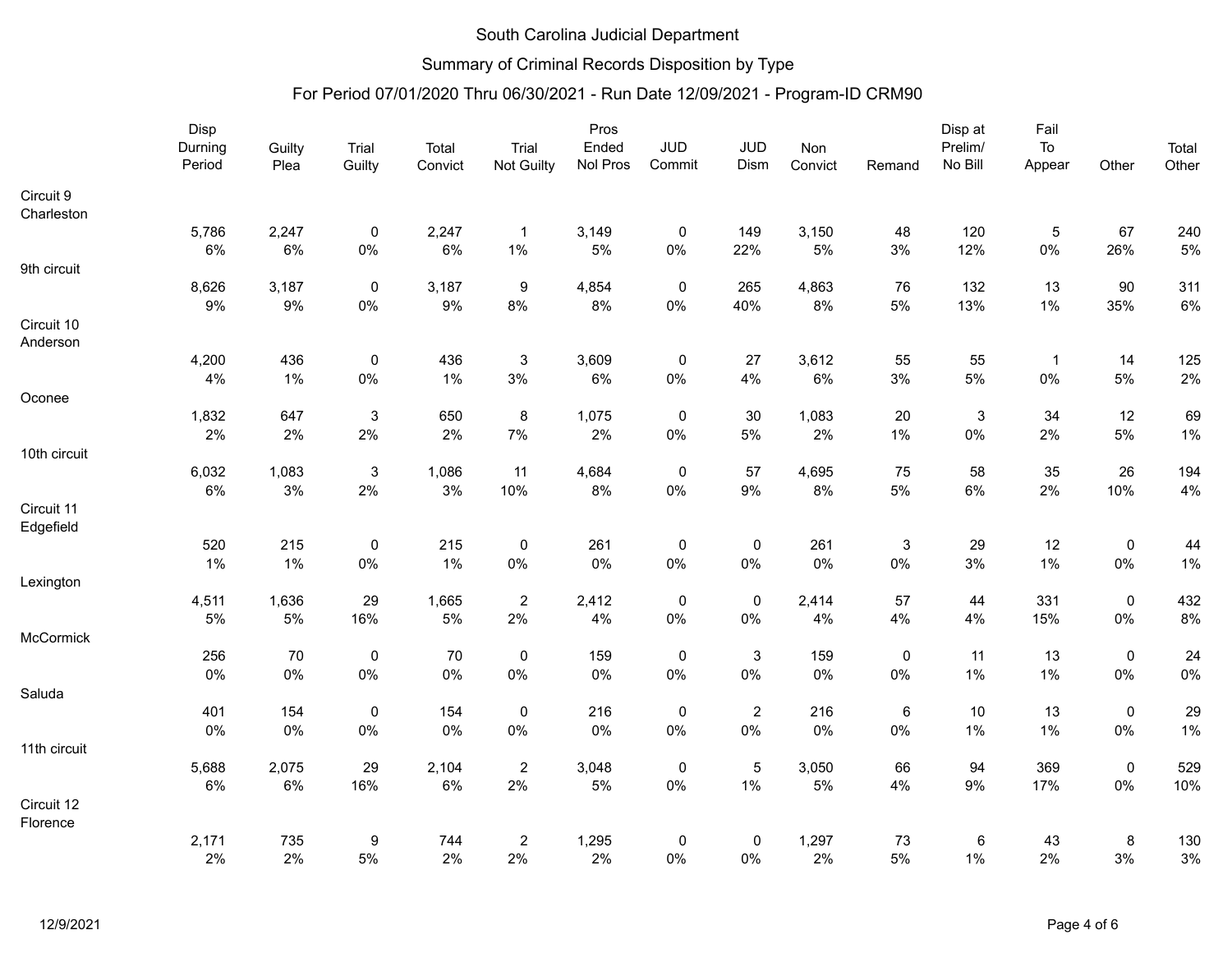## Summary of Criminal Records Disposition by Type

|              | Disp    |        |                  | Pros    |                |          |                |                  |         |        | Disp at                 | Fail           |              |        |
|--------------|---------|--------|------------------|---------|----------------|----------|----------------|------------------|---------|--------|-------------------------|----------------|--------------|--------|
|              | Durning | Guilty | Trial            | Total   | Trial          | Ended    | <b>JUD</b>     | <b>JUD</b>       | Non     |        | Prelim/                 | To             |              | Total  |
|              | Period  | Plea   | Guilty           | Convict | Not Guilty     | Nol Pros | Commit         | Dism             | Convict | Remand | No Bill                 | Appear         | Other        | Other  |
| Circuit 12   |         |        |                  |         |                |          |                |                  |         |        |                         |                |              |        |
| Marion       |         |        |                  |         |                |          |                |                  |         |        |                         |                |              |        |
|              | 767     | 265    | $\sqrt{2}$       | 267     | $\pmb{0}$      | 470      | $\pmb{0}$      | $\boldsymbol{2}$ | 470     | 14     | $\pmb{0}$               | 14             | $\pmb{0}$    | 28     |
|              | 1%      | 1%     | $1\%$            | 1%      | $0\%$          | 1%       | $0\%$          | $0\%$            | 1%      | $1\%$  | $0\%$                   | 1%             | $0\%$        | $1\%$  |
| 12th circuit |         |        |                  |         |                |          |                |                  |         |        |                         |                |              |        |
|              | 2,938   | 1,000  | 11               | 1,011   | $\overline{2}$ | 1,765    | $\overline{0}$ | $\overline{2}$   | 1,767   | 87     | $\,6\,$                 | 57             | $\bf 8$      | 158    |
|              | 3%      | $3%$   | $6\%$            | $3\%$   | 2%             | 3%       | $0\%$          | $0\%$            | 3%      | $5\%$  | 1%                      | 3%             | 3%           | $3\%$  |
| Circuit 13   |         |        |                  |         |                |          |                |                  |         |        |                         |                |              |        |
| Greenville   |         |        |                  |         |                |          |                |                  |         |        |                         |                |              |        |
|              | 15,446  | 4,877  | $\overline{7}$   | 4,884   | $\,6\,$        | 10,105   | $\overline{0}$ | 107              | 10,111  | 204    | 83                      | 56             | $\mathbf{1}$ | 344    |
|              | 15%     | 14%    | 4%               | 14%     | $5\%$          | 17%      | $0\%$          | 16%              | 17%     | 13%    | 8%                      | 3%             | $0\%$        | 7%     |
| Pickens      |         |        |                  |         |                |          |                |                  |         |        |                         |                |              |        |
|              | 3,605   | 1,283  | $\overline{1}$   | 1,284   | $\overline{1}$ | 2,131    | $\pmb{0}$      | 19               | 2,132   | 41     | 26                      | 103            | $\pmb{0}$    | 170    |
|              | 4%      | $4\%$  | $1\%$            | 4%      | $1\%$          | 4%       | $0\%$          | $3\%$            | 4%      | $3\%$  | $3%$                    | 5%             | $0\%$        | $3\%$  |
| 13th circuit |         |        |                  |         |                |          |                |                  |         |        |                         |                |              |        |
|              | 19,051  | 6,160  | $\bf 8$          | 6,168   | $\overline{7}$ | 12,236   | $\mathbf 0$    | 126              | 12,243  | 245    | 109                     | 159            | $\mathbf{1}$ | 514    |
|              | 19%     | 17%    | $5\%$            | 17%     | $6\%$          | 21%      | $0\%$          | 19%              | 21%     | 15%    | 11%                     | 7%             | $0\%$        | 10%    |
| Circuit 14   |         |        |                  |         |                |          |                |                  |         |        |                         |                |              |        |
| Allendale    |         |        |                  |         |                |          |                |                  |         |        |                         |                |              |        |
|              | 84      | 19     | $\boldsymbol{0}$ | 19      | $\mathbf 0$    | 55       | $\mathbf 0$    | $\mathbf 0$      | 55      | 6      | $\overline{\mathbf{4}}$ | $\mathbf 0$    | $\pmb{0}$    | 10     |
|              | 0%      | $0\%$  | $0\%$            | $0\%$   | $0\%$          | $0\%$    | 0%             | $0\%$            | 0%      | $0\%$  | 0%                      | 0%             | $0\%$        | $0\%$  |
| Beaufort     |         |        |                  |         |                |          |                |                  |         |        |                         |                |              |        |
|              | 758     | 262    | 12               | 274     | $\overline{4}$ | 438      | $\overline{0}$ | $\pmb{0}$        | 442     | 29     | $\mathbf{1}$            | 12             | $\pmb{0}$    | 42     |
|              | $1\%$   | 1%     | $7\%$            | 1%      | 4%             | $1\%$    | $0\%$          | $0\%$            | 1%      | 2%     | $0\%$                   | 1%             | $0\%$        | $1\%$  |
| Colleton     |         |        |                  |         |                |          |                |                  |         |        |                         |                |              |        |
|              | 509     | 88     | $\,6\,$          | 94      | $\sqrt{5}$     | 378      | $\mathbf 0$    | $\overline{1}$   | 383     | 28     | $\overline{1}$          | $\overline{2}$ | $\pmb{0}$    | 31     |
|              | $1\%$   | $0\%$  | $3\%$            | $0\%$   | $5\%$          | $1\%$    | $0\%$          | $0\%$            | 1%      | 2%     | $0\%$                   | 0%             | $0\%$        | $1\%$  |
| Hampton      |         |        |                  |         |                |          |                |                  |         |        |                         |                |              |        |
|              | 346     | 63     | $\pmb{0}$        | 63      | $\mathbf 0$    | 253      | $\overline{0}$ | $\pmb{0}$        | 253     | 19     | $\pmb{0}$               | 11             | $\pmb{0}$    | $30\,$ |
|              | 0%      | $0\%$  | $0\%$            | $0\%$   | $0\%$          | $0\%$    | $0\%$          | $0\%$            | 0%      | $1\%$  | 0%                      | 0%             | $0\%$        | 1%     |
| Jasper       |         |        |                  |         |                |          |                |                  |         |        |                         |                |              |        |
|              | 424     | 118    | $\overline{4}$   | 122     | $\overline{2}$ | 276      | $\mathbf 0$    | $\pmb{0}$        | 278     | 17     | $\overline{2}$          | $\sqrt{5}$     | $\pmb{0}$    | 24     |
|              | 0%      | $0\%$  | 2%               | $0\%$   | 2%             | $0\%$    | $0\%$          | $0\%$            | 0%      | $1\%$  | $0\%$                   | 0%             | $0\%$        | $0\%$  |
| 14th circuit |         |        |                  |         |                |          |                |                  |         |        |                         |                |              |        |
|              | 2,121   | 550    | 22               | 572     | 11             | 1,400    | $\overline{0}$ | $\overline{1}$   | 1,411   | 99     | $\bf 8$                 | 30             | $\pmb{0}$    | 137    |
|              | 2%      | 2%     | 12%              | 2%      | 10%            | 2%       | 0%             | 0%               | 2%      | $6\%$  | 1%                      | 1%             | $0\%$        | 3%     |
| Circuit 15   |         |        |                  |         |                |          |                |                  |         |        |                         |                |              |        |